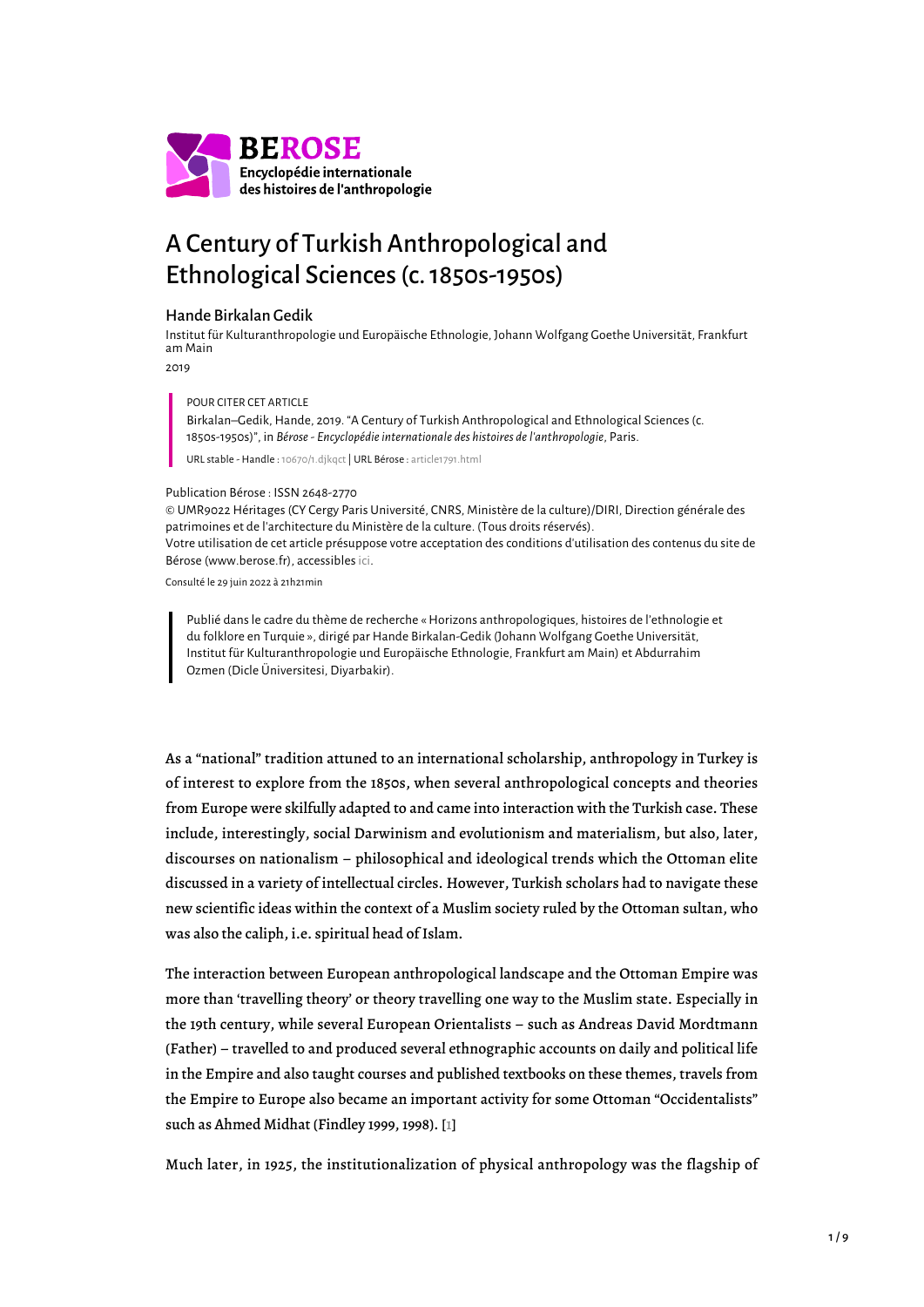

Turkish nation-building to which certain anthropologists such as Şevket Aziz Kansu and historian Afet İnan contributed through the Turkish History Thesis, positing that the Alpine race came from Central Asian and Anatolian populations. Furthermore, the Sun-Language Theory, developed in particular by scholars such as the Austrian H. F. Kvergić, argued that world languages stemmed from a "proto-Turkish" (2002) and promoted a linguistic ethnonationalism, thus complementing the claims of the Turkish History Thesis (Birkalan-Gedik 2018a, b). While such a racial anthropology, with its physical and linguistic variants spoke to the outside, namely to the European nations, to prove the "superiority of the Turkish race" after the defeat in the First World War, folklore studies also helped solidify these claims and fired the idea of a homogenous nation from within (Birkalan 1996, 2001). A certain version of nationalism is what connected them, but on the other hand, also became a divisive factor concerning the kinds of research and the genres that were considered appropriate within or claimed by each discipline.

From the late 1940s, "ethnology" in Turkey, used in the modern sense, developed, or rather was born from the physical branch of anthropology; it meant a comparative study of cultures, as Nermin Erdentuğ herself, the first docent in this field, outlined (Erdentuğ 1969: 70). Ethnology emerged within anthropology and this was the beginning of several disciplinary truces among anthropology, folklore and ethnology.

The 1950s mark the loosening of ties to continental anthropology in all its configurations. Following this period, the German traditions of *Ethnologie* especially started to fade away. Certainly, this can be understood as a part of Turkish anthropology finding its own disciplinary trajectories and orientations, which are not independent developments but are attached to the larger political ideas and debates. Thus, it could be suggested that the nationalist and the racist paradigm in folklore and anthropology had fulfilled its mission in the formation of the Turkish nation-state. By the 1950s, anthropology in Turkey had especially gained a broader sociocultural meaning and was geared towards the British functionalist school, while also leaning on theories of culture from Britain, the United States, and France (Birkalan-Gedik 2013).

The Turkish "anthropological landscape" thus encompasses anthropology, folklore, ethnography and ethnology. Certainly, these are different terms with different genealogies and sources, which have been effectively used and contested in this landscape. Furthermore, the Turkish case calls for detailed analyses that go beyond the dichotomy of "national" versus "imperial" anthropologies (Stocking 1982). The deductive categorization of "great" or "major" anthropological traditions have been complicated by bringing a distinct focus to a 'peripheral', albeit dynamic, anthropological tradition, wherein the anthropological landscape and an emergent nation-state were mutually constructed after the decline of the empire.

#### *Antropolociya* **,** *Etnografya* **and** *Etnoloji* **in the Ottoman Empire**

In the 18th-19th centuries, ethnological disciplines saw critical developments when terms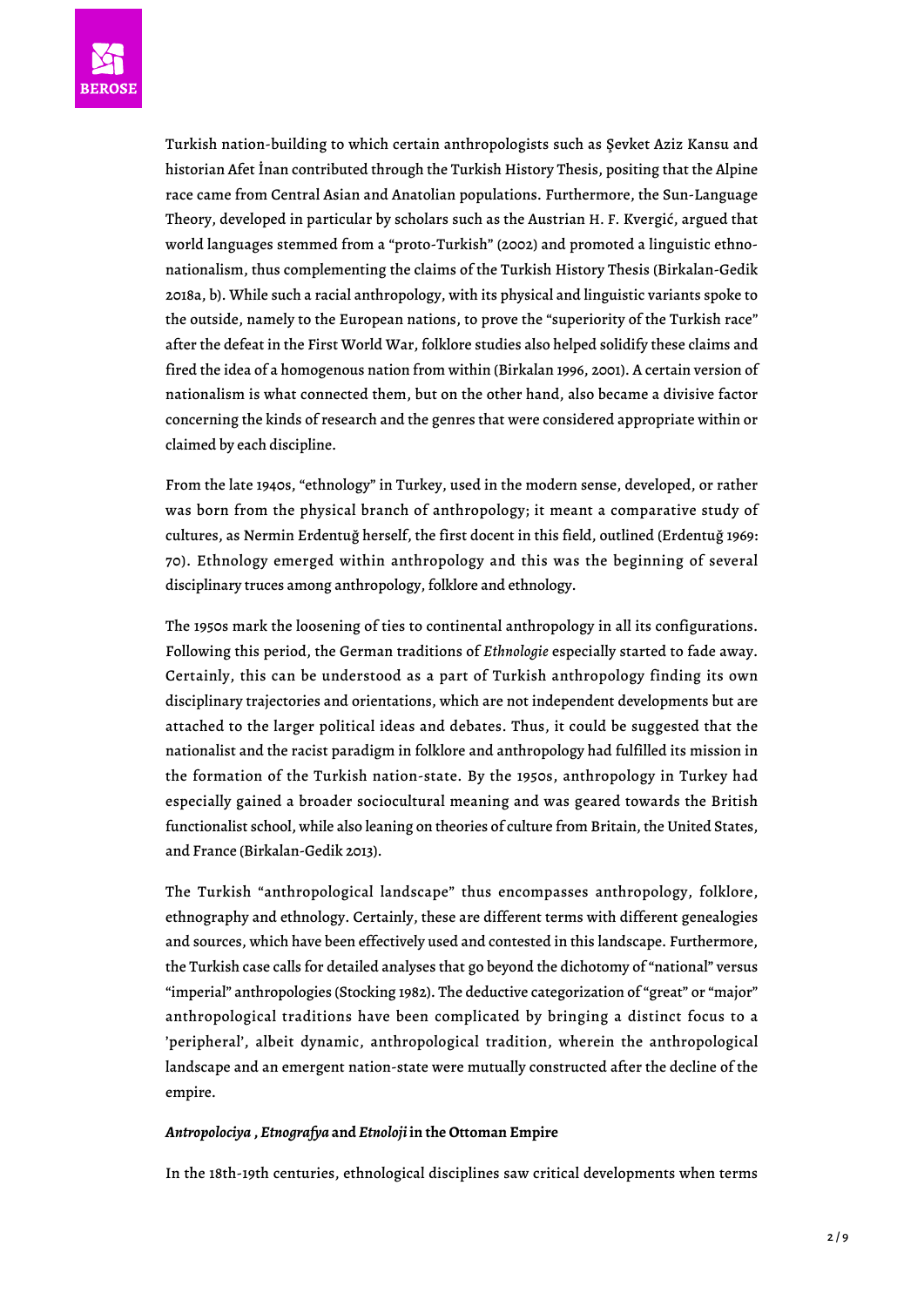

such as "human beings", "races" and "peoples" became intractably correlated. Broadly named today as anthropology, different research concerns appeared and were handled under different names which owed their genesis, nature and causes to different sources (Vermeulen 2015: 457). *Anthropologie*, as commonly used in German or in French, was equivalent to "physical anthropology" or "biological anthropology" in English; it is linked to the comparative study of human anatomy and morphology. On the other hand, "Ethnology started in the eighteenth century as a systematic attempt to acquire and compare information about the cultures of peoples and nations throughout the world" (Welz 2015: 198).

The ethnological sciences in the Ottoman Empire and in the Turkish Republic must be understood in relation to a political history in which various actors and institutions actively produced anthropological knowledge from a specific habitus. In this framework, the borders of politics and the disciplines became extremely porous since the intelligentsia and political leaders worked hand in hand, facilitating knowledge transfer between different but interconnected actors, sources, sites and institutions.

Despite earlier interactions with Europe and the European anthropological landscape in the Ottoman Empire, the intricate and interesting history of anthropology, folklore and ethnology in Turkey have been insufficiently documented. It must be underlined that anthropology in Turkey was mostly understood through the terms *ethnology* and *ethnography* at the end of the 19th century, using ideas from evolutionism and social Darwinism for its main sources. This branch of anthropology also relied on philosophical material to make sense of human beings by focusing mainly on materialism. Intellectuals in the Ottoman Empire mostly used the term "ethnology" and at the turn of the 19th century, while the term *Antropolociya* (anthropology) referred to physical anthropology, for example, in the work of Abdullah Cevdet (*Dimağ ve Melekât-ı Akliyyenin Fizyolociya ve Hıfzı's-sıhası* – Physiology and Hygiene of the Brain and Faculties of Mind) and appeared much later in the anthropological literature, in 1913. An anthropologist and a medical doctor with undoubtedly racist inclinations, Abdullah Cevdet was influenced by developments in Europe on racial research. On the other hand, the term *ethnography*, or *Etnografya* in Turkish, in the Ottoman 19thcentury sense was used interchangeably with the term *ethnology* – *İlm-i Akvâm* in Turkish – or later with *Etnoloji*.

The first source that impacted ethnology in the Ottoman era was philosophy, particularly the German materialism of Ludwig Büchner (Hanioğlu 2005; Kalaycıoğulları 2016). Secondly, natural sciences, specifically evolutionism and social Darwinism, contributed to Ottoman anthropological thought (Öktem 2012), in which both the origins and diffusion of humans were discussed and answers beyond religion were sought (Poyraz 2010). The nineteenthcentury Ottoman *İlm-i Akvâm* studied human diversity or multi-ethnicity through shifting terms of difference: race, religion, or national and tribal identities (Mordtmann/Osman Bey 1884; El-Husrî 1911). *İlm-i Akvâm* also brought a component, ethnography, into play, although not openly spelled out, through the use of descriptive elements on human diversity, revealing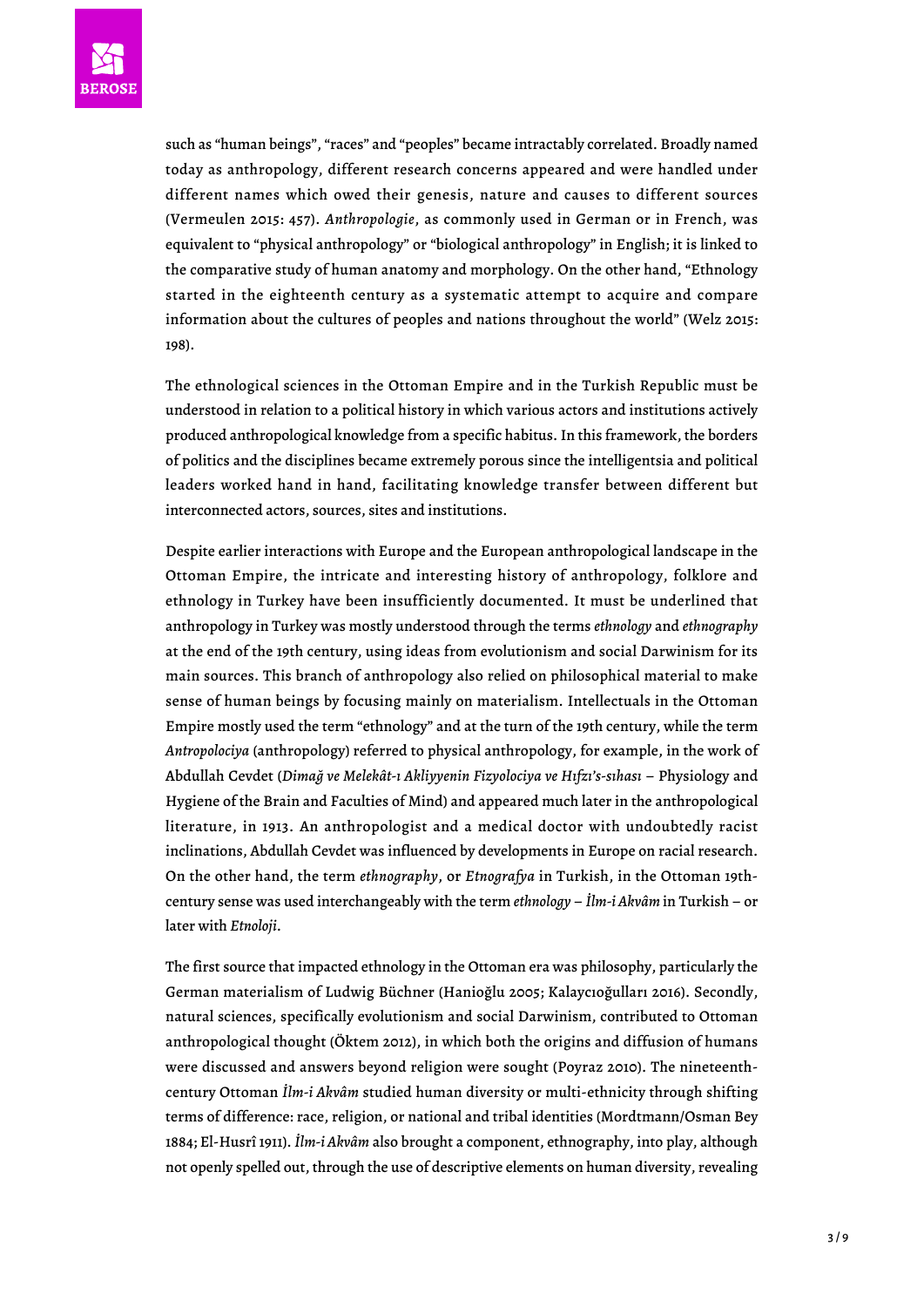

what I would identify as a "cosmopolitan" view that fitted into the Ottoman concept of "millet" – used in the Ottoman sense, referring to religious groups (Karpat 1973).

Ethnological cosmopolitanism was last represented by Satı El-Husrî in his monograph *İlm-i Akvâm* in 1911, who later turned to Arab nationalism. He left Turkey and became very active in Arab politics. His new intellectual route might possibly have derived from the fact that he saw no future in insisting on an "Ottoman" identity. Secondly, the impact of the Young Turks, who ushered Turkish nationalism in the formative years of anthropological thought, also played a role not only in the crystallization of ideologies but providing new ideological grounds of disciplines and disciplinary ideologies. This cosmopolitan view of ethnology was tolerated in a moderate climate before the reign of Sultan  $\times$ Abdülhamid II (1876-1908), whereas scientific approaches became even more "scientific" and were firmly established in the Young Turk era (1908-1918). On the one hand, Ottoman ethnologists had to manoeuvre ideas of science under the despotic regime of Ottoman Sultan. On the other hand – as the curriculum of Mülkiye (College of Political Science) illustrates (Toprak 2012) – the concepts of "conviviality" and "multi-ethnicity" were held as important in the ethnological imagination prior to the Young Turk Revolution. Thus, ethnology was offered in an interdisciplinary fashion – even as an "applied" science, educating future state officials on issues of human diversity, which would help them during their posts in Anatolia (Çankaya 1969: 950).

Perhaps a last example for "ethnography" can be provided in the later years. We see the term, this time, connoting material culture and used often with a companion: folklore, as seen in the example of Dār ül fünūn's Faculty of Literature, establishing a department called Etnografya ve Folklor between 1914-1918.

#### **The Rise of Nationalism: Nationalist Folklore and Racist Physical Anthropology**

With the 1908 Young Turk Revolution, most of the Mülkiye cadres followed Turkish nationalism (Toprak 2012), which caused a long-lasting impact on anthropology – what was then termed Ethnology – causing a shift from a cosmopolitan, humanist, and open vision to that of a local, national, and introverted one. This paradigm, with minor revisions, still holds true for some anthropological studies even today.

Besides, wider contexts of philology, especially nationalism, revealed through modernizing and secularizing discourses, impacted ethnological disciplines starting in the late nineteenth century. Mülkiye and Dār ül fünūn, the first modern university in Turkey (later, Istanbul University) produced and disseminated nationalist sentiments. Ethnology was taught in Mülkiye as early as the 1870s (Çankaya 1969: 950-951); and a Folklore and Ethnography Chair was established in 1914 at the Dār ül fünūn (Tarhan/Akün 1994).

On the other hand, nationalism became the main source of folklore, as its scholars turned to philological texts, collecting and publishing them. Interestingly enough, nationalism became the key term that connected these disciplines, especially after the Young Turk Revolution in 1908. A racist version of nationalism was the leading paradigm for physical anthropology in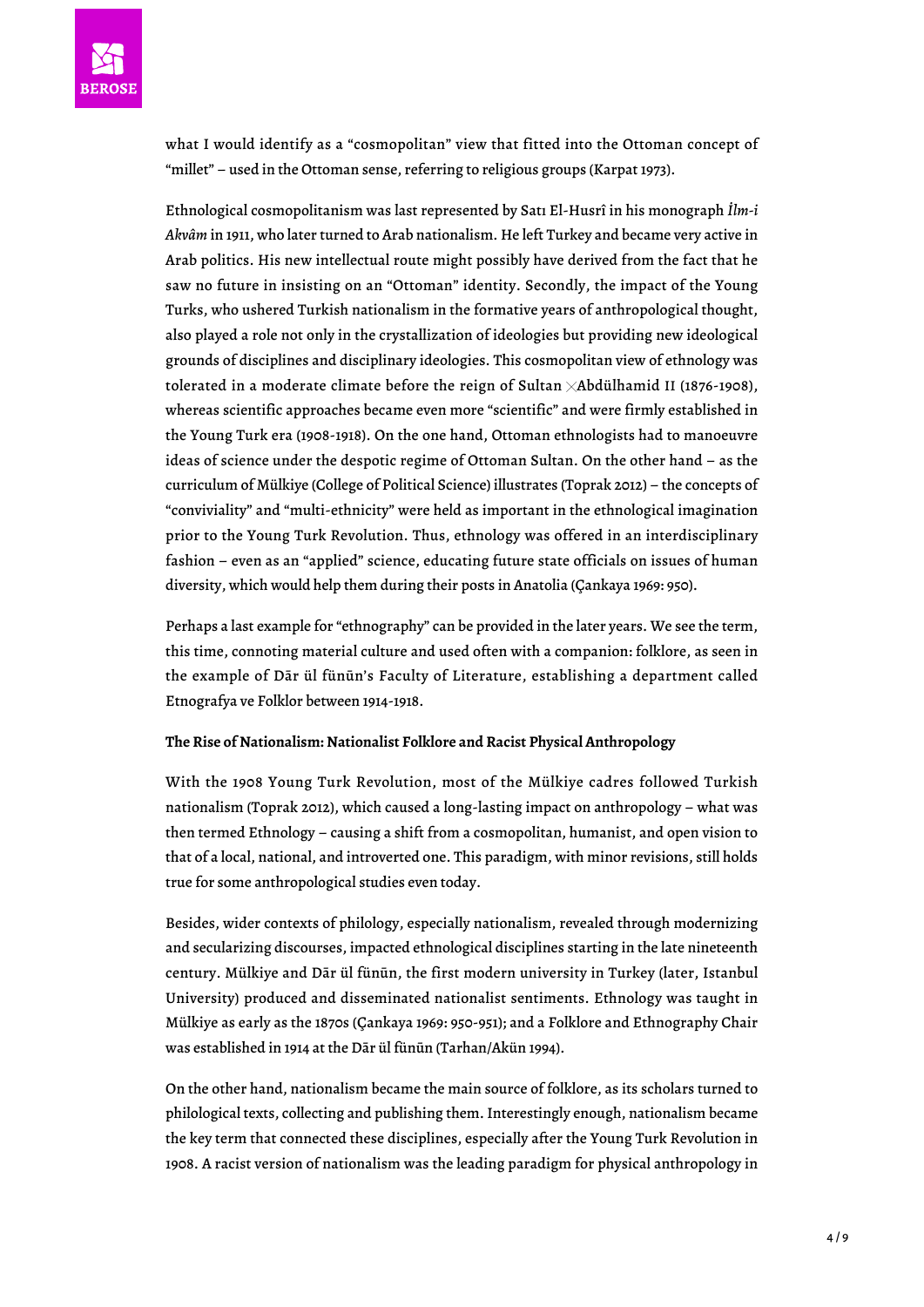

the 1930s, though it started to decline by the 1940s; but nationalism has not lost its effect on folklore and anthropology until the present.

As a matter of fact, like many of its counterparts in the world, folklore in Turkey has a wellestablished historical connection to nationalism. A comparatively late – but fervent – nationalism appeared in Turkey at the turn of the 19th century when the ethnic groups in the Ottoman Empire already had left the empire and claimed their national narratives and their folklore. As for the Ottomans, an interest in philological and literary sources, which considered oral traditions, especially proverbs as valuable sources of the folk knowledge, emerged in the Tanzimat (1839–1876), the Reformation Era. Among the first thinkers and writers of folklore in Turkey, important names are Ziya Gökalp, who was a sociologist and was known as the father of Turkish nationalism. Literary scholars such as Şinasi as well as philosopher Rıza Tevfik should be mentioned (Birkalan 1996, 2000). The Ottoman elite's contact with France as a way of modernizing literary forms signalled that literature was more than a means for pleasure, a tool for social criticism. This new, functional understanding of literature stood in direct antagonism to the place and value of literature in the Ottoman elite, which valued literature only aesthetically and used it as a source of personal pleasure.

At the same time, a version of German understanding of 'folk' guided the elite. Folk, in the Turkish sense, was the embodiment of both the Turkish peasant and the Turkish nation, aiming to exalt the term Turk, or *Türk* in Turkish, from its derogative implications. Founded in 1923, the Turkish Republic distanced itself from its multi-ethnic Ottoman past and launched a programme to propagate the Central Asian roots of Anatolian folklore through associations and learned societies (Öztürkmen 1992), for example, the Halkbilgisi Derneği (Folklore Association), which opened in 1928. Semi-scholarly journals published articles on the meaning, usage and scope of folklore. Several learned societies, such as the Turkish Society founded in Istanbul in 1908, propagated folklore forms as icons of Turkish identity, within a sort of "scientific Turkism" (Üstel 2004).

Nationalist ideologues, who were also political leaders and scholars, made systematic efforts. As alluded earlier, Gyula Mészáros, a Hungarian Orientalist and Turkologist, was invited to teach Turkish folklore and ethnography at the Dār ül fünūn's Faculty of Literature between 1914 and 1918 and became a key figure in the establishment of the Ethnography Museum, Etnoğyafya Müzesi in Ankara, which presented the material of "Anatolian-Turkish culture." The term *ethnography*, here, meant the materiality of culture as we understand it today, and it had a favourite pairing: folklore – the oral side of culture (Birkalan-Gedik 2019).

Ankara University Faculty of Language, History and Geography, Dil ve Tarih-Coğrafya Fakültesi, became the first faculty of the newly established Republic, and was established upon the orders of Mustafa Kemal Atatürk. The new Turkish regime, upon the orders of Atatürk, designed, built the Ankara University Faculty of Language-History and Geography and selected its scholars, featuring anthropology as its flagship department under the name of Antropoloji Kürsüsü (Department of Anthropology) in 1935, as emblematic of institution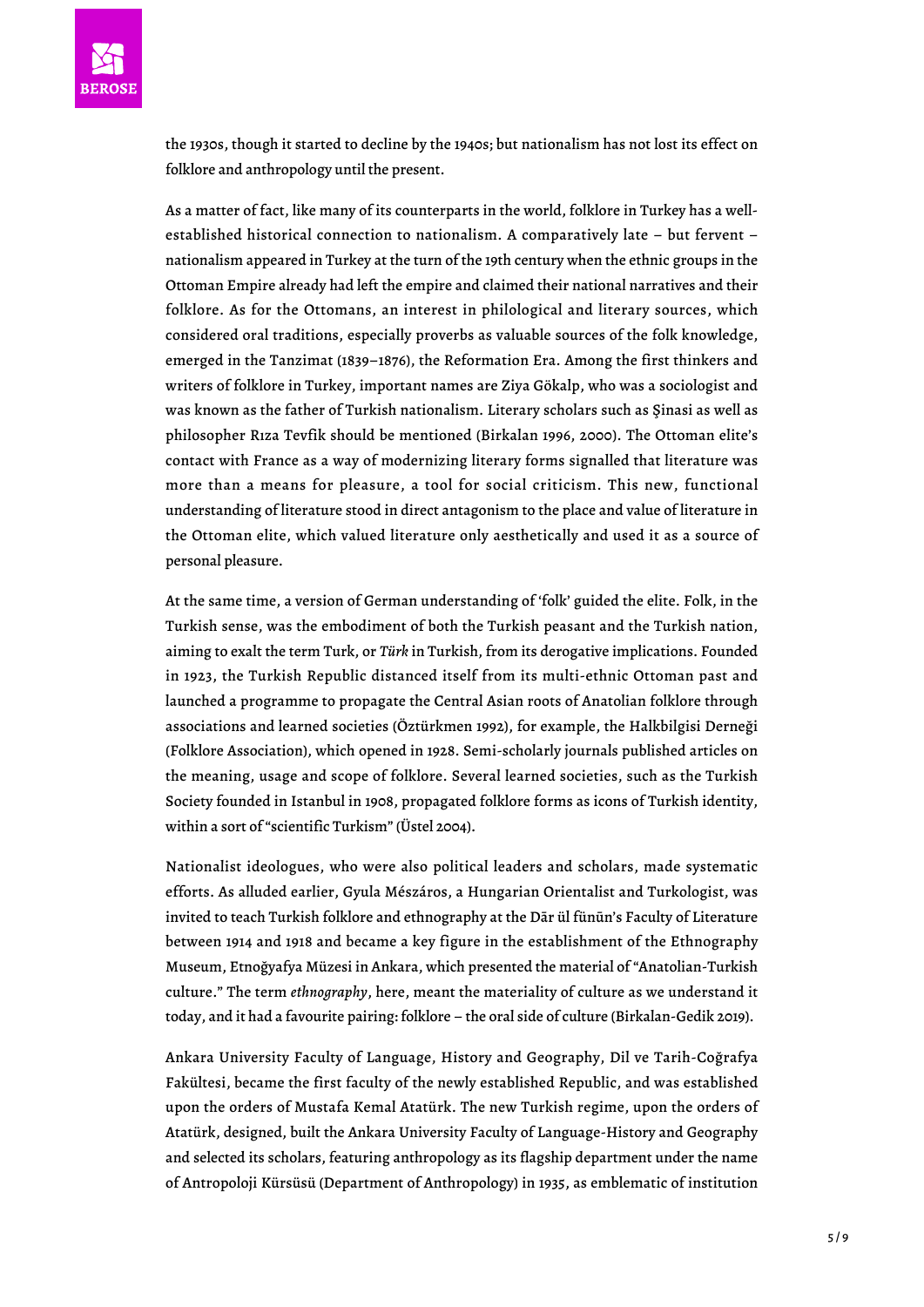

building and university reform in Turkey. Anthropology furthered its strategic relationships with Germany and Switzerland – some of which Atatürk himself started, for example inviting internationally renowned scholars such as Swiss Eugene Pittard and others to Turkey and commissioning them to undertake important work in physical anthropology. Interestingly, the Faculty became the "Urform" of the academic establishment of anthropology, ethnology and folklore (Birkalan-Gedik 2019).

The Turkish state formed Ankara University Faculty of Language-History and Geography as its first university and the first autonomous Folklore Department was established here. Yet, it had a very short academic career, opening and closing in 1947-48, thus resulting in a failure. The Folklore Department, founded by Pertev Naili Boratav, was closed and Boratav became subject to a witch-hunt by extremist nationalists during the 1940s. This was a turning point for academic folklore, where the Turkish state itself still considered folklore outside academe as a nationalist field. Folklore meant something to be collected and studied only in the framework of nationalist thought, by practitioners under state folklore units. Yet, by doing so, it diluted the study of folklore in comparison to what was formerly taught in academe.

In the 1950s, the Turkish state supported publications on folklore and the founding of several folklore associations, groups and foundations outside academe. A group of folklore scholars attended a meeting in 1955, agreeing on the establishment of a national folklore institute (Baykurt 1976). Meanwhile, the Research Association of Turkish Folk Arts and Traditions (Türk Halk Sanatlarını ve Ananelerini Tetkik Cemiyeti) was founded in 1955 in Ankara, while the Turkish Ethnography and Folklore Association (Türk Etnografya ve Folklor Derneği) started research as of 1959. 'Folklore' in the title meant for a focus on the 'oral' or 'intangible' part of the 'national culture' while 'ethnography' meant the material side of the culture. Yüksek Tahsil Gençliği Türk Folklor Enstitüsü Kurma Derneği, the Higher Education Youth Association for Establishing Turkish Folklore Institute, was established in 1964; it became the Turkish Folklore Institution in 1966 and changed to the Folklore Institution in 1972.

Closed in 1952 by the right-wing Democratic Party on the argument that they publicized communist ideas, People's Houses had originally been opened in 1932 by the Republican Party and had become the centre of folklore research until the academic establishment of folklore at Ankara University. Even during the period of 1938-1947, when folklore and folk literature courses were taught by Pertev Naili Boratav and his assistants, People's Houses collaborated with Ankara University and collected oral folklore.

With the closing of the Folklore Department at Ankara University, the development of folklore in academe stopped for a long time and mostly developed, with the support of the Turkish state, in state research centres on folklore and ethnography, researching and collecting Turkish folk dances, festivals and material culture. As such, after the1950s, folklore under the state can be described as a version of an "applied" folklore, while most of the folklorists working there also took active roles in the folklore publishing industry, state supported festivals and museums. While the term *public folklore* had been an issue of debate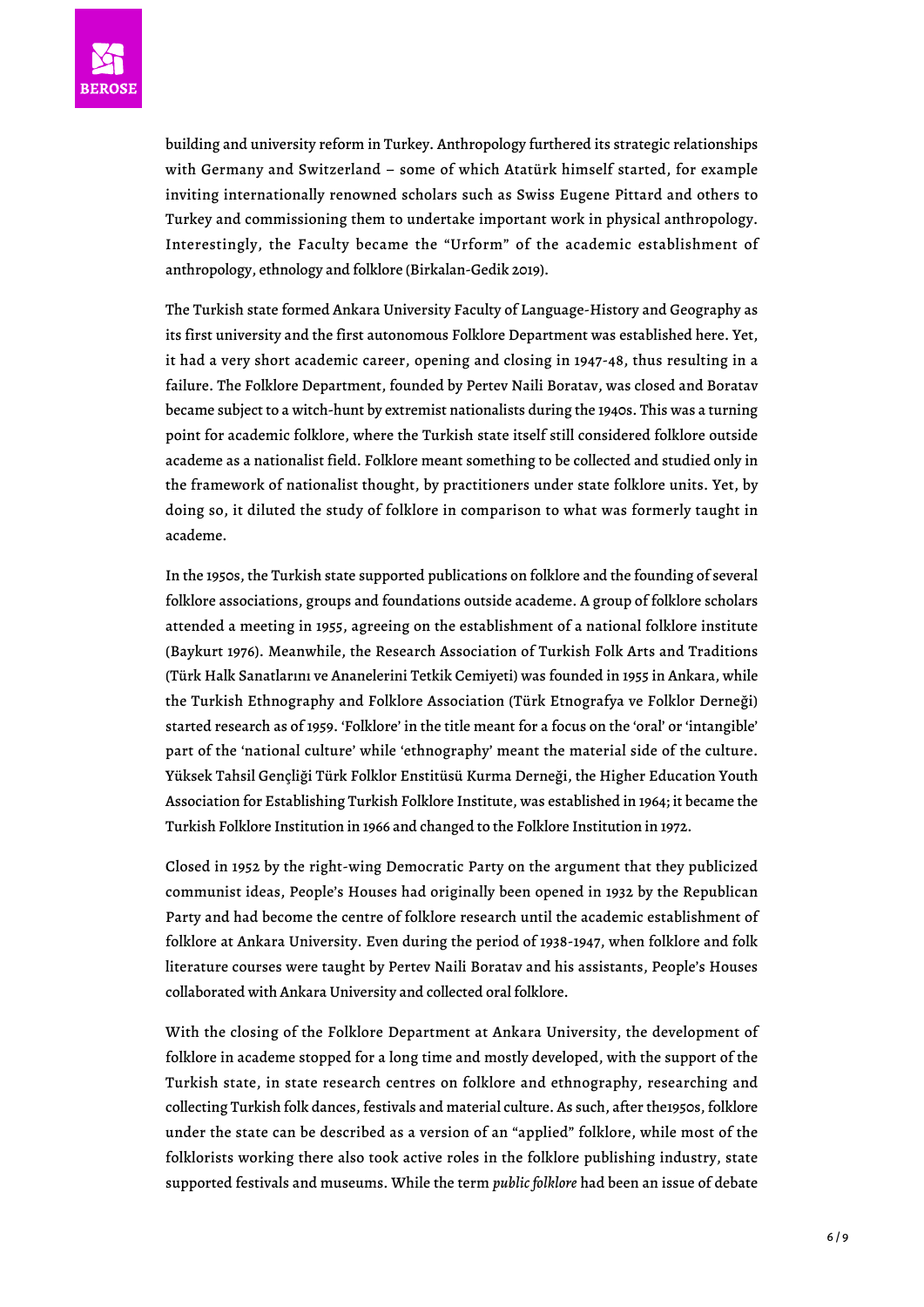

in international circles, mainly in the US-folkloristics and in German post-Volkskunde (Kirshenblatt-Gimblett, 2000), the term has been taken as a "natural" outcome of folklore's dancing to the tune of the Turkish state, both inside and outside academia.

On the other hand, as an internal critique to the discipline itself, folklore in Turkey swung between an essential Turkish "folk" and a call for universal humanism, partly resulted from "importing" western sciences "as they are" at times and resulting in a clash with local, national and traditional structures. The situation can be framed as a part of the on-going discussions on "national agenda" versus "Eurocentrism". Since the late 1960s, we have witnessed a questioning of the *völkish* ideas in *deutsche Volkskunde* in many European states, predominantly German-speaking Europe. By the 1970s, the German variants of folklore started to emerge and called for a change in name as well as paradigm. This resulted in the emergence of several conglomerations of European ethnology, for example, empirical cultural studies and cultural anthropology, offering possibilities for interactions with ethnological sciences, which we now call the "post-Volksunde paradigm", trying to free it from fatal nationalistic ideologies, requiring—under new names and research agendas – a separation of "Volkskunde" as a science from the old "Volkstumsforschung".

While German folklore's "Vergangenheitsbewältigung" describes processes that have become key in the study of post-1945 folkloristics since the later 20th century, there are certain folklore traditions which had open connections to nationalism and fascism, but did not take pains to face the effects of these ideologies. It is observable that a certain fraction of folklorists in Turkey continue to feel comfortable with their collaboration with the state and its nationalistic ideologies. While self-reflexivity is needed both to perform and develop the autonomy of folklore institutions, it seems we must wait a little longer.

# **References Cited**

Ahmed Midhat. 1890. *Avrupa'da Bir Cevelân*. Istanbul.

Abdullah Cevdet, 1913. *Dimağ ve Melekât-ı Akliyyenin Fizyolociya ve Hıfzı's-sıhası* (Physiology and Hygiene of the Brain and Faculties of Mind). Istanbul.

#### Baykurt, Ş. 1976. *Türkiye'de Folklor*. Istanbul.

Birkalan-Gedik, H. 2019. SIEF. "Folklore Outside the Academe: A Critical Re-assessment of Folklore in Turkey After 1950s." Toward Critical Methodologies [SIEF Working Group on Historical Approaches in Cultural Analysis] [P+R]. Paper Presented. Forthcoming in Cultural Analysis.

Birkalan-Gedik, H. 2018a. "The Curious Travels of German Ethnology to Ottoman Turkey: Some Preliminary Thoughts on Anthropology, Ethnology, and Folklore (1850-ca.1950)." In: *Fundstücke europäisch/ethnologischen Forschens: Eine Festschrift für Helmut Eberhart*. Burkhard Pöttler, Katharina Eisch-Angus, Johann Verhovsek (Hrsg.), pp. 55 -68. Münster: Waxmann.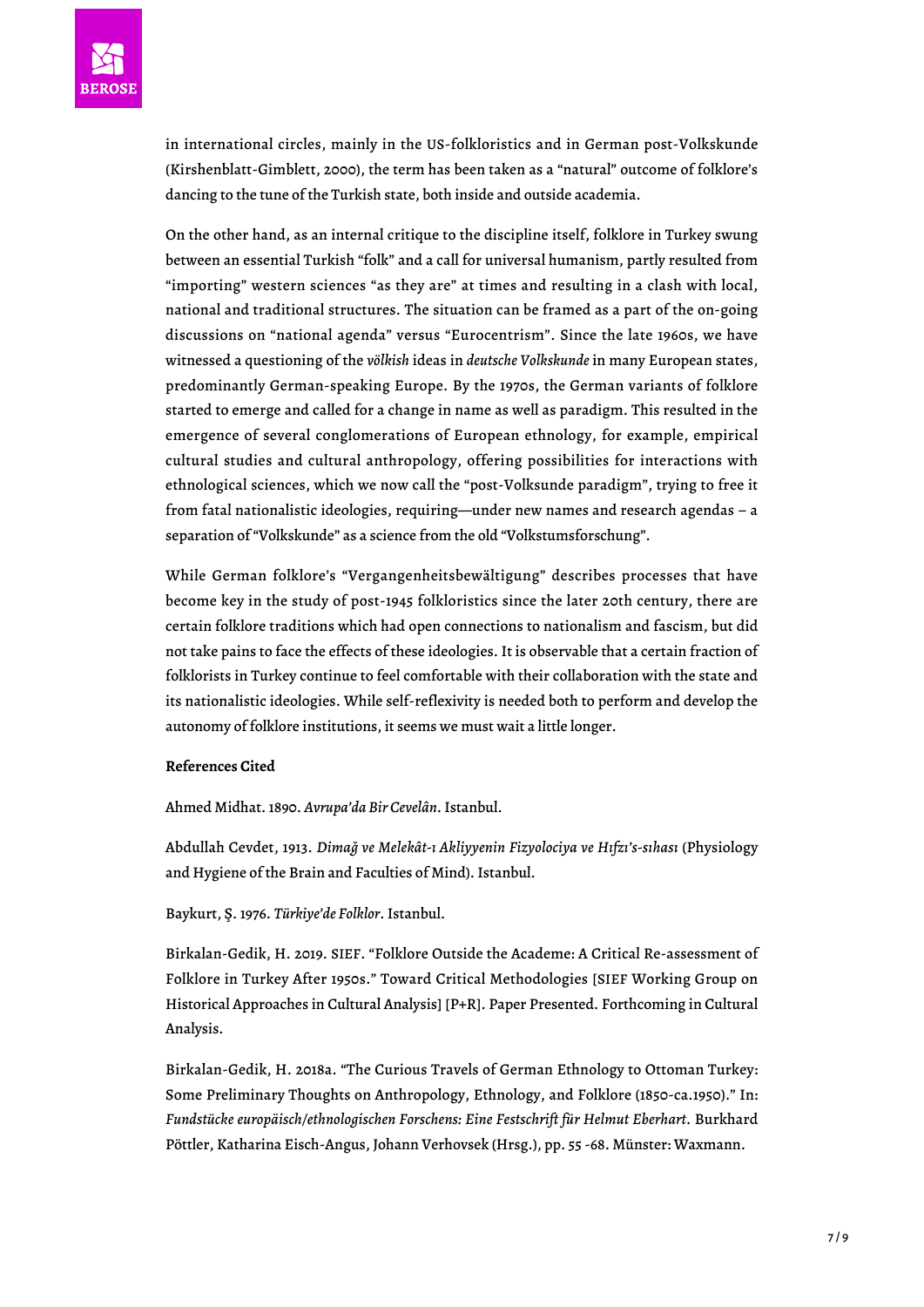

Birkalan-Gedik, H. 2018b. "Turkey." *International Encyclopedia of Anthropology*. Hilary Callan (ed.). (11): 6220-6237. New Jersey.

Birkalan, H. 2001. "Pertev Naili Boratav, Turkish Politics and the University Events." *Turkish Studies Association Bulletin* (25/1): 39-60.

Birkalan, H. 1996. *Pertev Naili Boratav and His Contributions to Turkish Folklore*. Bloomington: Indiana University. MA Thesis.

Çankaya, A. 1969. *Mülkiye Tarihi ve Mülkiyeliler. Mülkiye Şeref Kitabı 4* (1909-2923). Ankara.

El-Husrî, Satı. 1317 (1911). *İlm-i Akvam*. Istanbul.

Erdentuğ, N. 1969. "Türk Etnografya Çalışmaları. Ankara Üniversitesi Eğitim Bilimleri Fakültesi Dergisi (2): 65-71.

Findley, C. V. 1999. *Ahmet Mithat Efendi Avrupa'da*. Istanbul.

Findley, Carter V. 1998. "An Ottoman Occidentalist in Europe: Ahmed Midhat Meets Madame Gülnar, 1889." *The American Historical Review* (103/1): 15-49.

Hanioğlu, M. S. 2005. "Blueprints for a Future Society: Late Ottoman Materialists on Science, Religion, and Art." In *Late Ottoman Society: The Intellectual Legacy*, E. Özdalga (ed), pp. 28-116. New York.

Kalaycıoğulları, İ, 2016. "The Birth of the New Perception of Humankind from Şemseddin Sami to Ahmed Nebil." *FLSF* (21): 181-195.

Karpat, K. 1973. *An Inquiry into the Social Foundations of Nationalism in the Ottoman State: From Social Estates to Classes, from Millets to Nations*. Princeton.

Kirshenblatt-Gimblett, Barbara. 2000. "Folklorists in Public: Reflections on Cultural Brokerage in the United States and Germany," Journal of Folklore Research (37/1): 1-19.

Laut, J. P. 2002. "Noch einmal zu Dr. Kvergić," *Turkic Languages* (6): 120 -133.

Mordtmann, A.D./Osman Bey. 1884. *İlm-i Akvam*. Istanbul.

Öktem, Ü. 2012. "Effects of Charles Darwin's Theory of Evolution in Tanzimat." *Kaygı* (19): 11-26.

Öztürkmen, A. 1992. "Individuals and Institutions in the Early History of Turkish Folklore, 1840-1950." Journal of Folklore Research (29/2): 177-192.

Poyraz, S. 2010. *Science versus Religion: The Influence of European Materialism on Turkish Thought, 1860-1960*. Ph. D Dissertation. Ohio State University.

Stocking, G. W. 1982. *Race, Culture and Evolution*. Chicago.